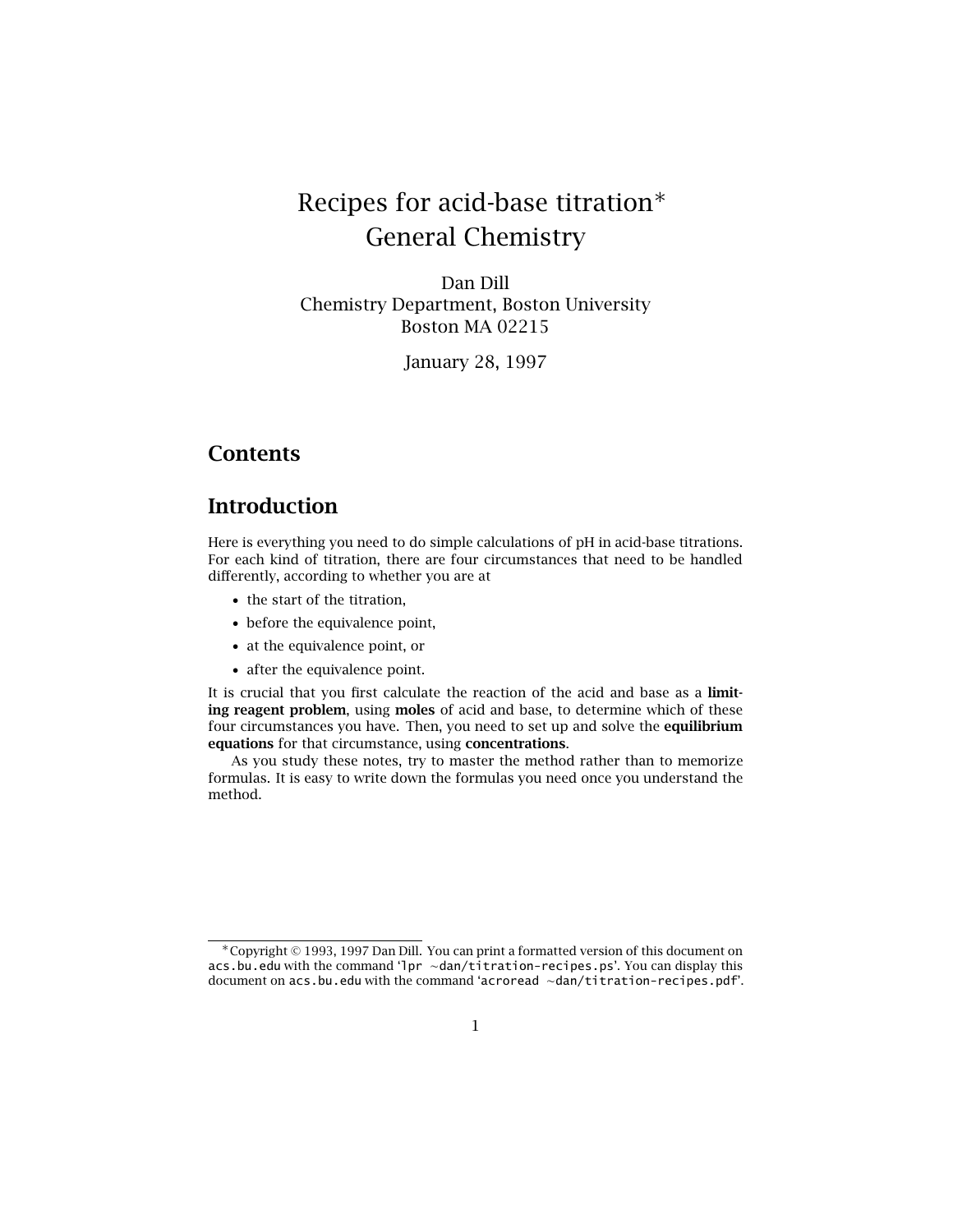# **1 Titration of strong acid with strong base**

The first thing to  $do - **always** - **is**$  to calculate the reaction of the acid and base,

$$
H_3O^+(aq) + OH^-(aq) \longrightarrow H_2O(l) + H_2O(l),
$$

as a **limiting reagent problem** (ignore the anion of the acid and the cation of the base). Do this by computing the number  $n_a$  of moles of acid and the number  $n_b$  of moles of base. Then,

• If  $n_b = 0$ , we have **pure strong acid**. The pH is

$$
pH = -\log c_a.
$$

• If  $n_b \neq 0$  but  $n_b < n_a$ , we have a **unreacted acid**. The reaction of the base leaves  $n_a - n_b$  moles of unreacted acid, so that

$$
c_{a} = \frac{n_{a} - n_{b}}{V_{a} + V_{b}}
$$

and hence

$$
pH = -\log c_a.
$$

• If  $n_b = n_a$ , we have a **pure water**. The reaction of the base produces  $n_a - n_b =$ 0 moles of unreacted acid and  $n_b - n_a = 0$  moles of unreacted base, so that

$$
pH = 7.
$$

• If  $n_b > n_a$ , we have a **excess base**. The reaction of the base consumes all of the acid and leaves  $n_b - n_a$  moles of unreacted base, so that

$$
c_{\rm b} = \frac{n_{\rm b} - n_{\rm a}}{V_{\rm a} + V_{\rm b}}
$$

and hence

$$
pH = 14 + \log c_b.
$$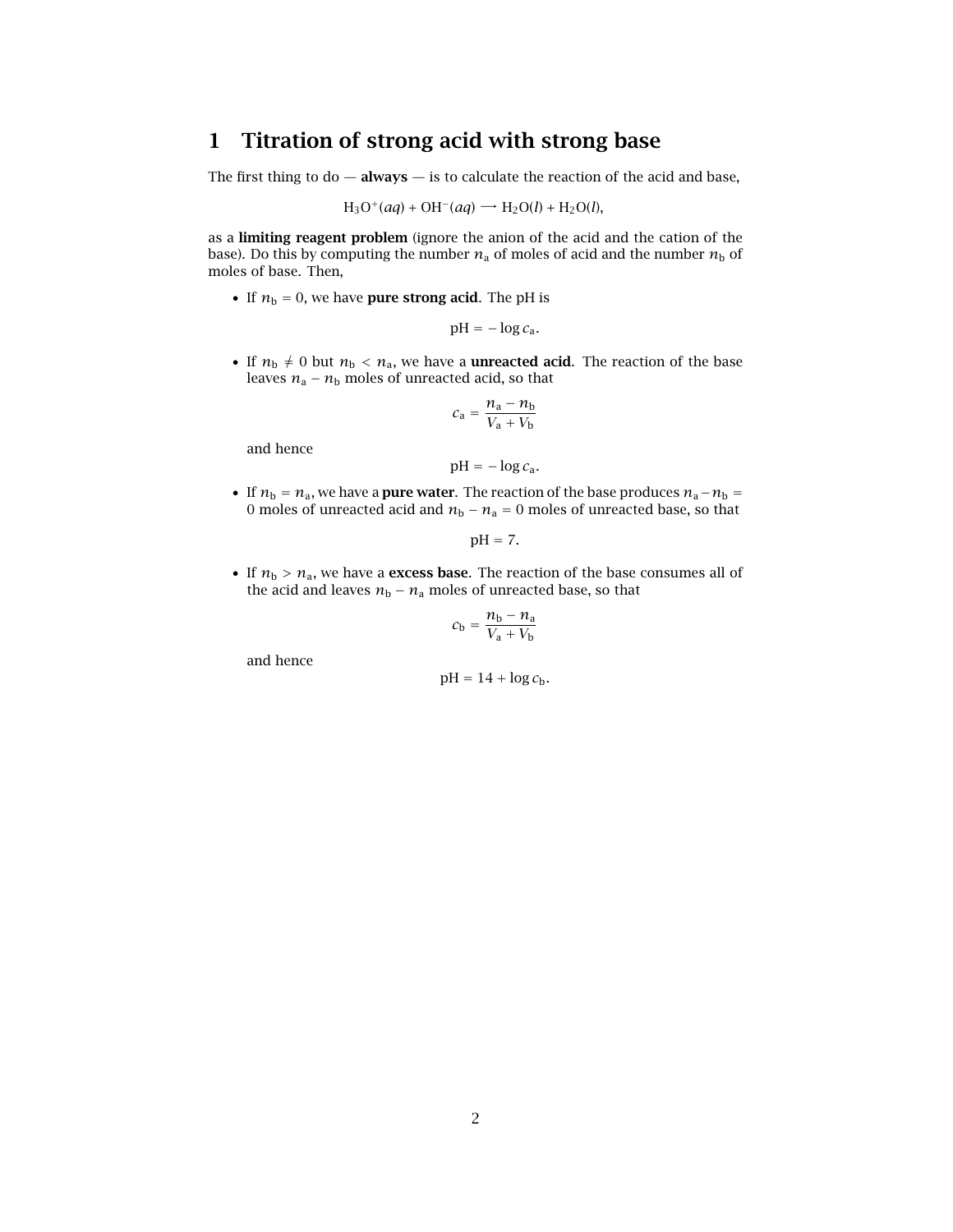## **2 Titration of weak acid with strong base**

The first thing to  $do - **always** - **is**$  to calculate the reaction of the acid and base,

$$
HA(aq) + OH^{-}(aq) \longrightarrow H_{2}O(l) + A^{-}(aq),
$$

as a **limiting reagent problem** (ignore the cation of the strong base). Do this by computing the number  $n_a$  of moles of acid and the number  $n_b$  of moles of base. Then,

• If  $n_b = 0$ , we have **pure weak acid**. The equilibrium relation is

$$
HA(aq) + H_2O(l) \rightleftharpoons H_3O^+(aq) + A^-(aq).
$$

$$
K_a = \frac{x^2}{c_a - x} \approx \frac{x^2}{c_a} \Rightarrow x \approx \sqrt{K_a c_a}
$$

and so

$$
pH = -\log x = -\frac{1}{2}\log(K_a c_a).
$$

• If  $n_{\rm b} \neq 0$  but  $n_{\rm b} < n_{\rm a}$ , we have a **buffer**. The reaction of the strong base produces *n*<sup>b</sup> moles of the conjugate base, A−, of the weak acid and leaves  $n_a - n_b$  moles of unreacted weak acid, so that

$$
c_{\rm a} = \frac{n_{\rm a} - n_{\rm b}}{V_{\rm a} + V_{\rm b}} \quad \text{and} \quad c_{\rm cb} = \frac{n_{\rm b}}{V_{\rm a} + V_{\rm b}}.
$$

The equilibrium relation is

$$
\text{HA}(aq) + \text{H}_2\text{O}(l) \rightleftharpoons \text{H}_3\text{O}^+(aq) + \text{A}^-(aq).
$$
\n
$$
K_a = \frac{x(c_{\text{cb}} + x)}{c_a - x} \approx \frac{xc_{\text{cb}}}{c_a} \Rightarrow x \approx \frac{K_a c_a}{c_{\text{cb}}}
$$

and so

$$
pH = -\log x = -\log\left(\frac{K_a c_a}{c_{cb}}\right).
$$

• If  $n_b = n_a$ , we have **hydrolysis**. The reaction of the strong base produces  $n_b = n_a$  moles of the conjugate base, A<sup>-</sup>, of the weak acid and leaves  $n_a - n_b =$ 0 moles of unreacted weak acid, so that

$$
c_{\rm cb} = \frac{n_{\rm b}}{V_{\rm a} + V_{\rm b}}
$$

*.*

The equilibrium relation is

$$
H_2O(l) + A^-(aq) \rightleftharpoons HA(aq) + OH^-(aq).
$$

$$
K_{\rm cb} = \frac{K_{\rm w}}{K_{\rm a}} = \frac{x^2}{c_{\rm cb} - x} \approx \frac{x^2}{c_{\rm cb}} \Rightarrow x \approx \sqrt{\frac{K_{\rm w} c_{\rm cb}}{K_{\rm a}}}
$$

and so

$$
pH = 14 + \log x = 14 + \frac{1}{2} \log \left( \frac{K_{w} c_{cb}}{K_{a}} \right)
$$

• If  $n_b > n_a$ , we have a **excess strong base**. The reaction of the strong base produces *n*<sup>a</sup> moles of the conjugate base, A−, of the weak acid, leaves 0 moles of unreacted acid (since  $n_a - n_b < 0$ ) and leaves  $n_b - n_a$  moles of unreacted strong base, so that

$$
c_{\rm b}=\frac{n_{\rm b}-n_{\rm a}}{V_{\rm a}+V_{\rm b}}.
$$

The excess strong base overwhelms the OH− from the hydrolysis of the conjugate base, A−, of the weak acid, so we can **ignore hydrolysis** and compute

$$
pH = 14 + \log c_b.
$$